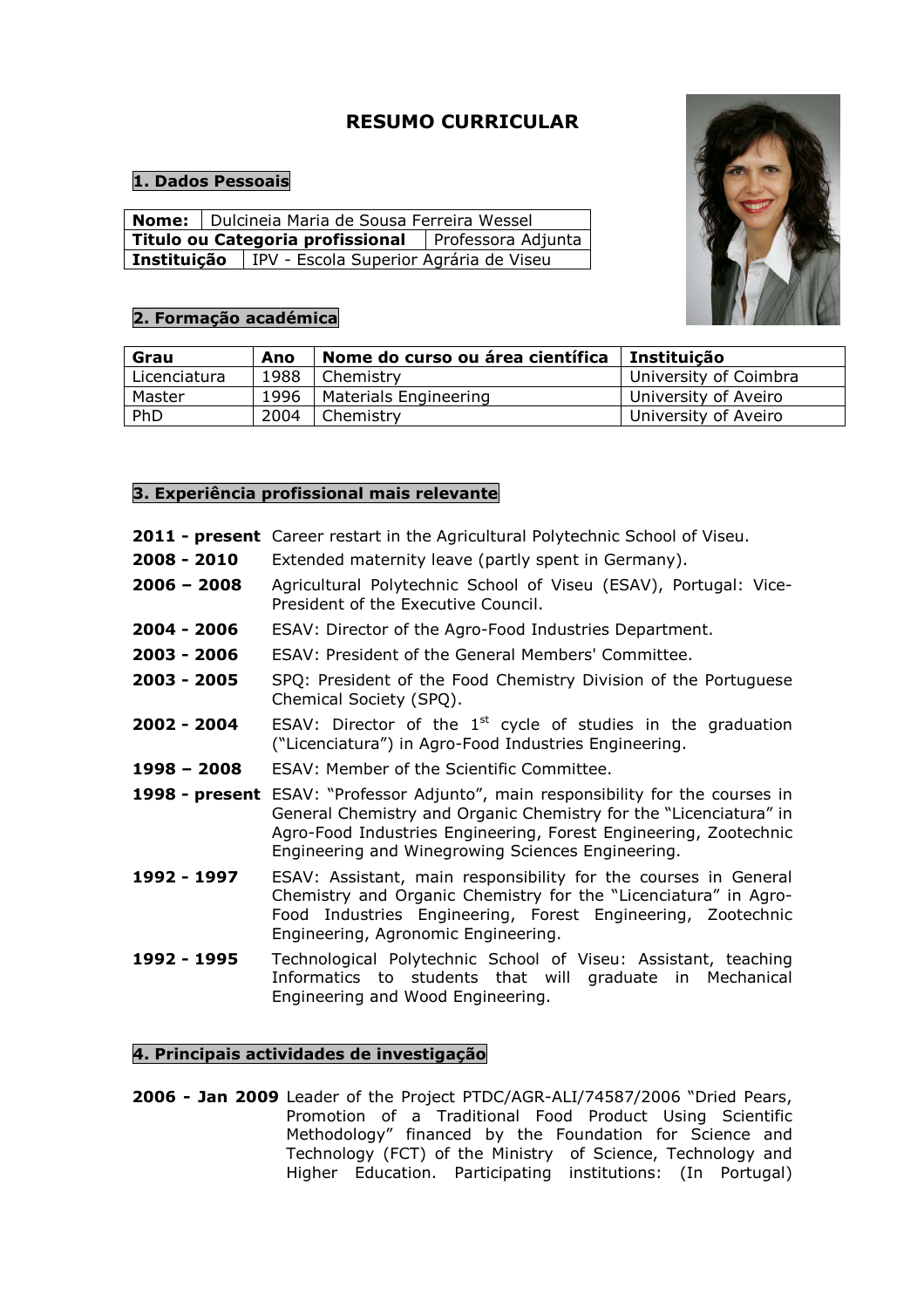University of Aveiro; Association for the Development of Industrial Aerodynamics – University of Coimbra; Department of Mechanical Engineering – Technology Polytechnic School of Viseu; National Institute of Biological Resources - Ministry for Agriculture, Rural Development and Fisheries; (In France) Institut National de la Recherche Agronomique, Rennes.

**2001 - 2007** ESAV: Coordinator of the project AGRO nº 740 "Valorisation of Regional Varieties of Pears and Apples Through Biologic Production" and of the project AGRO nº 158 "Valorisation of Genetic Resources of Regional Varieties of Pears and Apples". Both financed by the Ministry for Agriculture, Rural Development and Fisheries of Portugal.

#### **5. Publicações mais relevantes**

#### **Journals**

- "Evaluation of Textural Properties in Apples of Regional Varieties" Guiné RPF, Andrade S, Correia AC, Jordão AM, Lopes AD, Ferreira D, *International Journal of Food Properties* **2011**, 14, 331-338.
- "Properties of Regional Portuguese Apple Cultivars Produced in Conventional and Organic Modes" Guiné RPF, Andrade S, Sousa R, Alves A, Teixeira L, Figueiredo C, Fonseca S, Soares S, Correia AC, Jordão AM, Lopes AD, **Ferreira D**, *International Journal of Fruit Science* **2010**, 10, 416-424.
- "Phenolic, dietetic fibre and sensorial analyses of apples from regional varieties produced in conventional and biological mode" Guiné RPF, Sousa R, Alves A, Teixeira L, Figueiredo C, Fonseca S, Soares S, Sousa I, Almeida P, Correia AC, Jordão AM, Lopes AD, **Ferreira D**, *Agric Eng Int: CIGR Journal* **2010**, 12(2), 70-78.
- "Composition of Regional Portuguese Apple Cultivars in Different Harvest Years" Guiné RPF, Sousa R, Alves A, Figueiredo C, Fonseca S, Soares S, Correia AC, Jordão AM, Lopes AD, **Ferreira D**, *International Journal of Fruit Science* **2009**, 9, 360-371.
- "Effect of Ripening Stage on the Solar Drying Kinetics and Properties of S. Bartolomeu Pears (*Pyrus communis* L.)" Guiné R, Lopes P, Barroca MJ, **Ferreira D**, *International Journal of Academic Research* **2009**, *1*, 46.
- "Effect of Sun-Drying on Microstructure and Texture of S. Bartolomeu Pears (*Pyrus communis* L.)" **Ferreira D**, Lopes da Silva JA, Pinto G, Santos C, Delgadillo I, Coimbra MA, *J. European Food Research and Technology* **2008**, *226*(6), 1545.
- "Study of the Drying Kinetics of Solar-Dried Pears" Guiné RPF, **Ferreira DMS**, Barroca MJ, Gonçalves FM, *Biosystems Engineering* **2007**, *98*(4), 422.
- "Study of the Solar Drying of Pears" Guiné RPF, **Ferreira DMS**, Barroca MJ, Gonçalves FM, *International Journal of Fruit Science* **2007**, *7* **(**2), 101.
- "Chemical and Microbiological Characterization of Portuguese Varieties of Pears" Barroca MJ, Guiné RPF, Pinto A, Gonçalves FM, **Ferreira DMS**, *Food and Bioproducts Processing: Trans IChemE*, part C **2006**, *84*(C2), 109.
- "Composition of Phenolic Compounds in a Portuguese Pear (*Pyrus communis* L. var. S. Bartolomeu) and Changes After Sun-Drying" **Ferreira D**, Guyot S, Marnet N, Delgadillo I, Renard CMGC, Coimbra MA, *Journal of Agricultural and Food Chemistry* **2002**, *50*, 4537.
- "Determination of the Degree of Methylesterification of Pectic Polysaccharides by FT-IR Using an Outer Product PLS1 Regression" Barros AS, Mafra I, **Ferreira D**, Cardoso S, Reis A, Lopes da Silva JA, Delgadillo I, Rutledge DN, Coimbra MA, *Carbohydrate Polymers* **2002**, *50*, 85.
- **"**Use of FT-IR Spectroscopy to Follow the Effect of Processing in Cell Wall Polysaccharides Extracts of a Sun-Dried Pear" **Ferreira D**, Barros A, Coimbra MA, Delgadillo I, *Carbohydrate Polymers* **2001**, *45*, 175.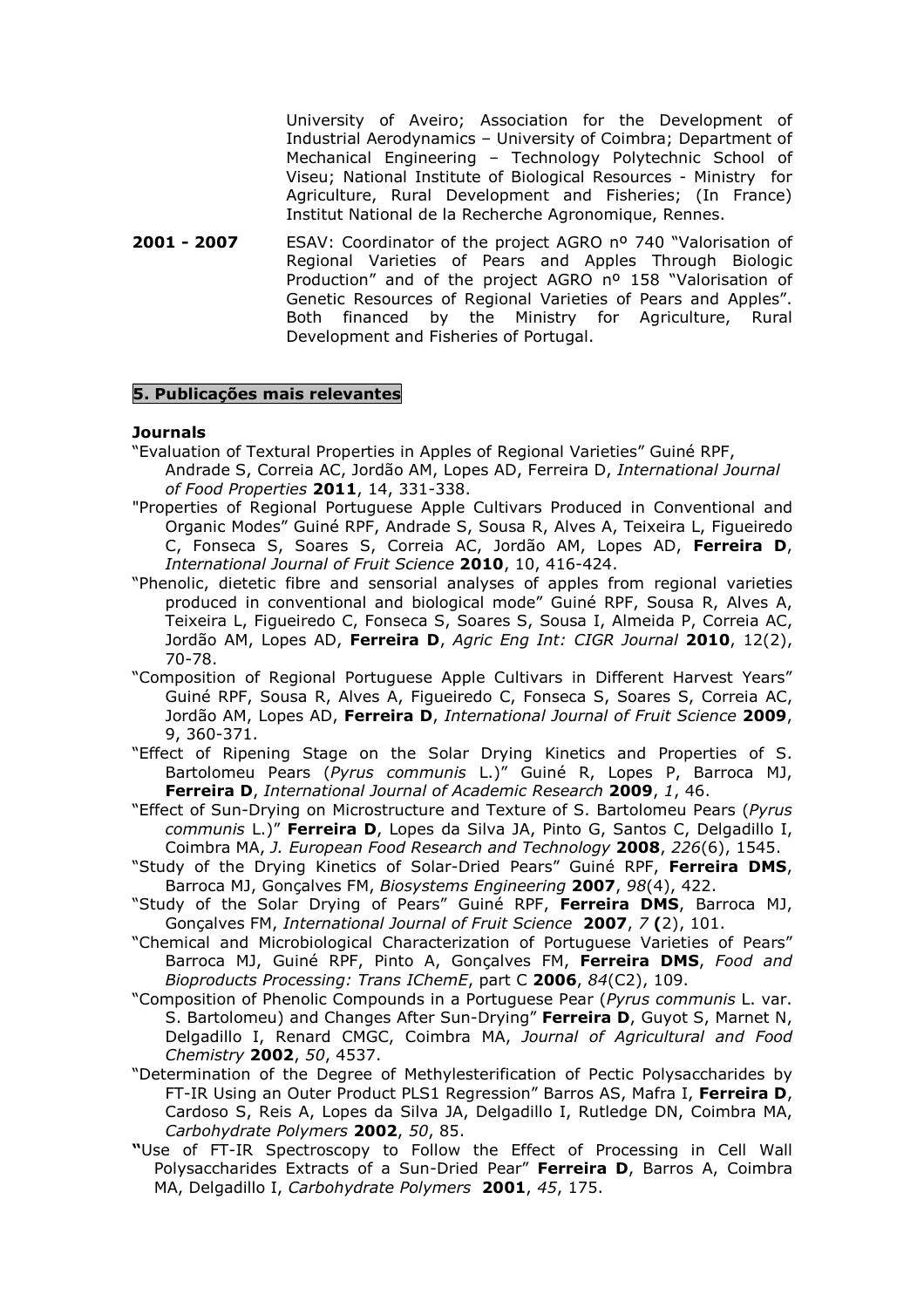## **6. Outras actividades**

## **(Most relevant scientific communications / activities)**

## *Invited lectures at Conferences*

- **Ferreira D.** Sweet as "Pêra Passa de Viseu". *8 th International Meeting of the Portuguese Carbohydrate Group*. University of Braga, Portugal. 6-10 September 2009.
- **Ferreira D.** How Carbohydrate Research Supports Local Agro-Food Production. *Carbohydrates as Organic Raw Materials V (CORM V): Building a Sustainable Future.* Faculty of Science – University of Lisbon, Portugal. 20-23 January 2009.
- **Ferreira D,** Andrade S, Teixeira L, Figueiredo C, Guiné R, Lopes A, Correia AC, Jordão A. Influence of the Biologic Versus Conventional Production in Nutrition, Sensorial and Texture Properties of Regional Varieties of Apples. 1<sup>st</sup> National *Symposium on National Fruticulture*. Alcobaça, Portugal. 12-13 October 2006.
- **Ferreira D,** Delgadillo I, Coimbra MA. Dried Pear of Viseu: Valorisation of an Agro-Food Product Traditional of the Region Beira Alta. *IVth Meeting of Food Engineering and Nutrition*. Piaget Institute of Viseu, Portugal. 3-4 June 2004.
- **Ferreira D,** Silva JL, Santos C, Delgadillo I, Coimbra MA. Changes of Cell Wall Polysaccharides Composition in a Portuguese Pear (*Pyrus communis* L. var. S. Bartolomeu) After Sun-Drying. 5th *International Meeting of the Portuguese Carbohydrate Group* (Glupor 5). University of Beira Interior, Covilhã, Portugal. 7- 10 September 2003.

## *Other invited lectures and seminars*

- **2003** Lecture "Isolation and Characterization of Polysaccharides and Phenolic Compounds of Fresh and Processed Pear". European Community Education Programme, within the framework of the Erasmus programme. Host institution: Department of Biotechnology and Food Science - University of Burgos, Spain.
- **2003** Seminar "Dried Pear of Viseu. A Study About a Sun-Dried Fruit". Agricultural Polytechnic School of Coimbra, Portugal.
- **2003** Seminar "Studies on Dried Pear. Traditional Agro-Food Product of the Region of Viseu". Piaget Institute of Mirandela, Portugal.
- **2001** Lecture "Traditional Portuguese Dried Pear: Presentation and Characterisation of Cell Wall Polysaccharides". *Unité de Recherches Cidricoles, Biotransformation des Fruits et Légumes* - INRA, Rennes, France.

## *Oral presentations at Conferences*

- Guiné RPF, Barroca MJ, Lopes P, Silva V, Lima MJ, **Ferreira D.** Comparative Study of Pear Drying Using Solar Stove and Tunnel Drying. *5 th Central European Congress on Food*. Bratislava, Slovakia. 19-22 May 2010.
- Guiné RPF, Barroca MJ, Lopes P, Silva V, Lima MJ, **Ferreira D.** Properties of Pears Dried with Different Drying Processes. *5 th Central European Congress on Food*. Bratislava, Slovakia. 19-22 May 2010.
- **Ferreira D,** Andrade S, Teixeira L, Figueiredo C, Guiné R, Lopes A, Correia AC, Jordão A. Nutrition, Sensorial and Texture Attributes of Apples of Regional Variety. *Colloquium AGRO 740 project*. Agrarian Station of Viseu (Ministry for Agriculture, Rural Development and Fisheries). Viseu, Portugal. 25 May 2006.
- **Ferreira D,** Delgadillo I, Coimbra MA. Changes in Cell Wall Polysaccharide Composition of a Sun-Dried Pear. *11th European Carbohydrate Symposium*. Faculty of Science – University of Lisbon, Portugal. 2-7 September 2001.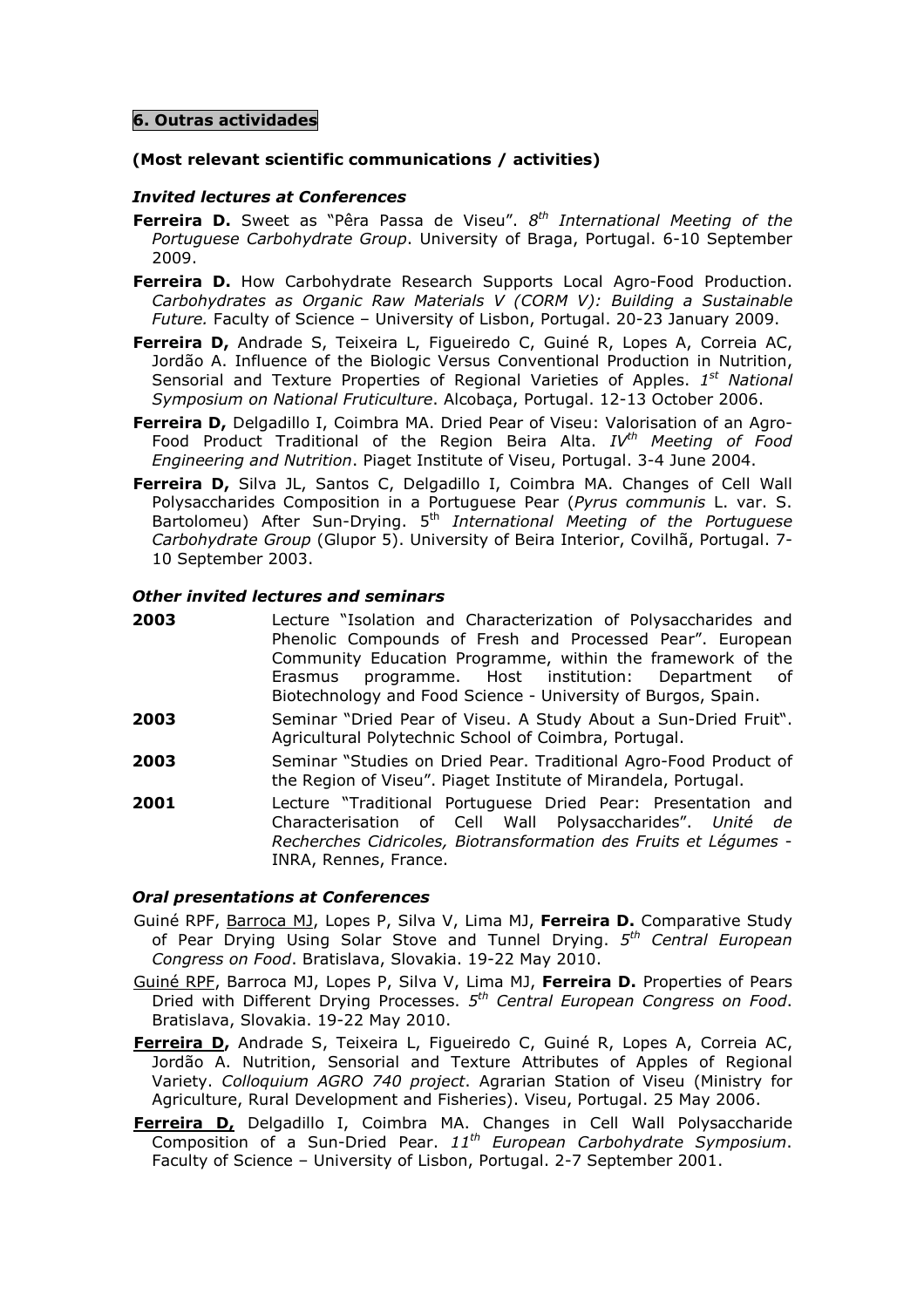#### *Poster presentations at conferences*

- Guiné RPF, Lima MJ, Barroca MJ, **Ferreira D.** Analysis of the Alterations in the Colour of Pears Dried Under Different Systems. Proceedings of *17th International Drying Symposium*. Magdeburg, Germany. 3-6 October 2010.
- Guiné RPF, Lima MJ, Barroca MJ, **Ferreira D.** Influence of the Drying Method on the Composition of Dried Pears. Proceedings of *17th International Drying Symposium*. Magdeburg, Germany. 3-6 October 2010
- Guiné R, Barroca MJ, Lopes P, Silva V, Lima MJ, **Ferreira D**. Evaluation of the Colour of Pears Dried Using Different Methods. Proceedings of the *5 th Central European Congress on Food* (CD-Rom), pp 147-151. Bratislava, Slovakia. 19-22 May 2010.
- Guiné RPF, Barroca MJ, Lopes P, Silva V, Santos M, **Ferreira D**. Estimation of the Diffusivities and Mass Transfer Coefficients for Pears Dried Under Different Methods. Proceedings of the *5 th Central European Congress on Food* (CD-Rom), pp 6. Bratislava, Slovakia. 19-22 May 2010.
- Guiné RPF, Lopes P, Barroca MJ, **Ferreira DMS**. Properties of Pears Harvested at Different Ripening Stages. Proceedings of the *9 th Conference on Food Chemistry* (CD-Rom). Angra do Heroísmo, Azores. 29 April - 2 May 2009.
- Guiné RPF, Lopes P, Barroca MJ, **Ferreira DMS**. Solar Drying Kinetics of Pears Harvested at Different Ripening Stages. Proceedings of the *9 th Conference on Food Chemistry* (CD-Rom). Angra do Heroísmo, Azores. 29 April - 2 May 2009.
- **Ferreira D**, Delgadillo I, Coimbra MA. Modification of Pectic Polysaccharides of a Portuguese Pear After Sun-drying. *XXIIIrd International Carbohydrate Symposium*. Whistler, Canada. 23-28 July 2006. (Financial support of Calouste Gulbenkian Foundation in Portugal)
- **Ferreira D**, Delgadillo I, Coimbra MA. Modification of Hemicellulosic Polysaccharides of a Portuguese Pear After Sun-Drying. *Glupor 6 / 3rd Iberian Carbohydrate Meeting*. Coimbra, Portugal. 11-15 September 2005.
- Guiné RPF, Barroca MJ, Pinto A, Gonçalves F, Salomé C, Monteiro V, **Ferreira D.**  Improvements in the Traditional Method Used to Produce Dried Pears in Portugal. *INTRAFOOD2005: Innovations in Traditional Foods*. Valencia, Spain. 25-28 October 2005. (Financial support of the Portuguese Foundation for Science and Technology - MCTES)
- **Ferreira D**, Guyot S, Marnet N, Delgadillo I, Renard CMGC, Coimbra MA. Changes on the Profile of Phenolic Compounds in a Portuguese Pear (*Pyrus communis* L. Var. S. Bartolomeu) After Sun-Drying. *1 st International Conference on Polyphenols and Health*. Vichy, France. 18-21 November 2003. (Financial support of the Portuguese Foundation for Science and Technology - MCTES)
- **Ferreira D**, Barros AS, Delgadillo I, Coimbra MA. Calibration Models for Glucuronoxylans and Xyloglucans in Pear Cell Wall Extracts by FT-IR Spectroscopy. *XXIst International Carbohydrate Symposium.* Cairns, Australia. 7- 12 July 2002. (Financial support of the Portuguese Foundation for Science and Technology – MCTES)
- **Ferreira D**, Barros A, Delgadillo I, Coimbra MA. Effect of Sun-Drying in Pear Cell Wall Polysaccharide Extracts Analysed by FT-IR. *20th International Carbohydrate Symposium*. Hamburg, Germany. 27 August - 1 September 2000. (Financial support of the Portuguese Foundation for Science and Technology - MCTES)
- **Ferreira D**, Coimbra MA, Delgadillo I. Effect of Sun-Drying in Pear Cell Wall Polysaccharide. *Plant Polysaccharides 2000*. Wageningen, Holland. 23-26 August 2000. (Financial support of Calouste Gulbenkian Foundation in Portugal)
- **Ferreira D**, Barros A, Delgadillo I, Coimbra MA. Use of FT-IR Spectroscopy to Follow the Effect of Processing in Cell Wall Polysaccharide Extracts of a Sun-Dried Pear. *3 rd International Meeting of the Portuguese Carbohydrate Chemistry Group and 1st Iberian Carbohydrate Meeting*. University of Aveiro, Portugal. 19- 23 September 1999.